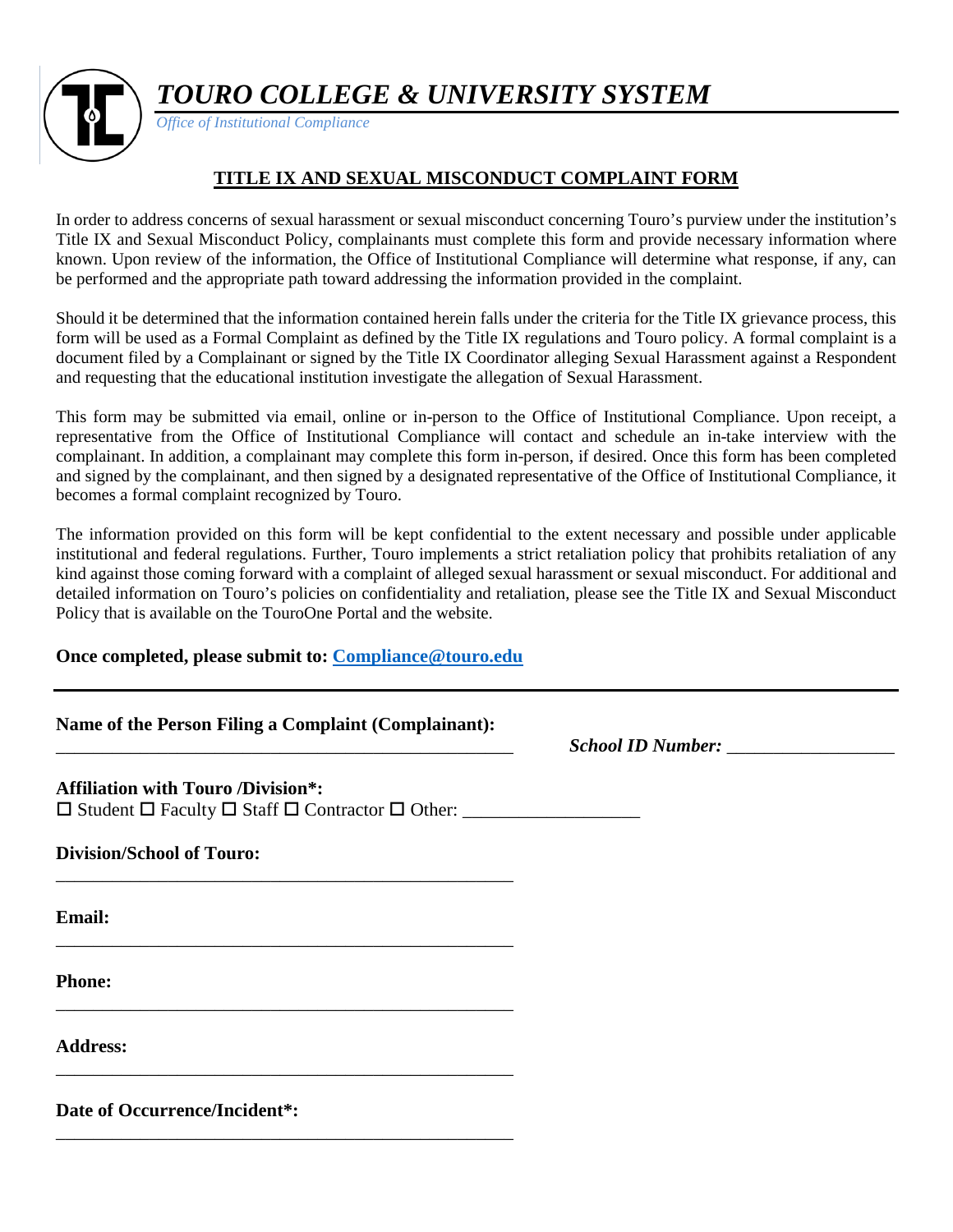Country<sup>\*</sup>:  $\square$  USA  $\square$  Other

Description of Complaint / Alleged Sexual Harassment or Sexual Misconduct\*:

(please summarize in the space provided and attach additional pages, if needed)

Name of Person or Persons Who Committed the Offense Against You (if known)\*:

Names and Contact Information of any Witnesses:

**Complainant Signature and Date:** 

Name:

Date

Once completed, please submit to: Compliance@touro.edu